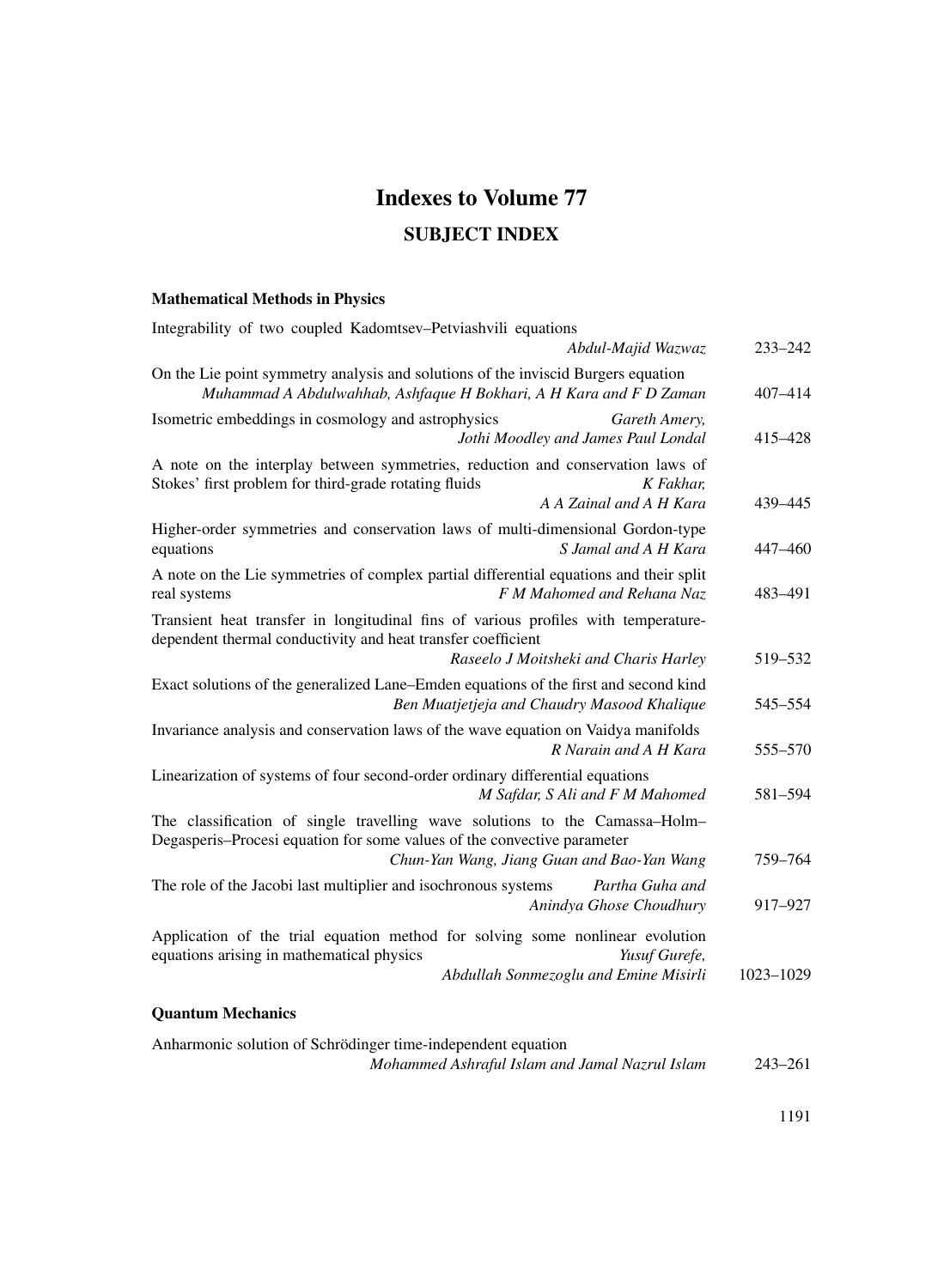|  |                                                       |  |  |  | A stepwise planned approach to the solution of Hilbert's sixth problem. III: |            |               |
|--|-------------------------------------------------------|--|--|--|------------------------------------------------------------------------------|------------|---------------|
|  | Measurements and von Neumann projection/collapse rule |  |  |  |                                                                              | Tulsi Dass | $1031 - 1051$ |

## **General Relativity and Gravitation**

| Gravitational collapse with decaying vacuum energy                                             | A Beesham                                 | 429-432     |
|------------------------------------------------------------------------------------------------|-------------------------------------------|-------------|
| On the enigmatic $\Lambda$ – A true constant of spacetime                                      | Naresh Dadhich                            | 433 - 437   |
| Relativistic stellar models                                                                    | A J John and S D Maharaj                  | $461 - 468$ |
| Temperature evolution during dissipative collapse                                              | S D Maharaj,<br>G Govender and M Govender | 469-476     |
| Charged fluids with symmetries                                                                 | S D Maharaj and D B Lortan                | 477-482     |
| An investigation of embeddings for spherically symmetric spacetimes into Einstein<br>manifolds | Jothi Moodley and Gareth Amery            | 533–543     |

## **Statistical Physics, Thermodynamics, and Nonlinear Dynamical Systems**

| Exact travelling solutions for some nonlinear physical models by $(G'/G)$ -expansion<br>method                 | B Salim Bahrami, H Abdollahzadeh,                                             |
|----------------------------------------------------------------------------------------------------------------|-------------------------------------------------------------------------------|
|                                                                                                                | I M Berijani, D D Ganji and M Abdollahzadeh<br>$263 - 275$                    |
| Kondo effect and mesoscopic fluctuations                                                                       | Denis Ullmo, Sébastien Burdin,<br>Dong E Liu and Harold U Baranger<br>769-779 |
| Quantum transport in one-dimensional systems via a master equation approach:<br>Numerics and an exact solution | Marko Žnidarič<br>781-791                                                     |
| Classically induced suppression of energy growth in a chaotic quantum system                                   | Harinder Pal and M S Santhanam<br>793-802                                     |
| Measuring the 'complexity' of sound                                                                            | 811-816<br>Nandini Chatterjee Singh                                           |
| Learning and structure of neuronal networks                                                                    | Kiran M Kolwankar.<br>Quansheng Ren, Areejit Samal and Jürgen Jost<br>817-826 |
| Matrix models of RNA folding with external interactions: A review                                              |                                                                               |
|                                                                                                                | I Garg and N Deo<br>827-832                                                   |
| Multiple dynamical time-scales in networks with hierarchically nested modular<br>organization                  | Sitabhra Sinha and Swarup Poria<br>833-842                                    |
| Collective dynamics of multicellular systems                                                                   | R Maithreye, C Suguna and<br>Somdatta Sinha<br>$843 - 853$                    |
| Synchronization and emergence in complex systems                                                               | 855-863<br>Fatihcan M Atay                                                    |
| The effect of finite response–time in coupled dynamical systems                                                | Garima Saxena,<br>Awadhesh Prasad and Ram Ramaswamy<br>865-871                |
| Synchronization of indirectly coupled Lorenz oscillators: An experimental study                                | Amit Sharma and Manish Dev Shrimali<br>881-889                                |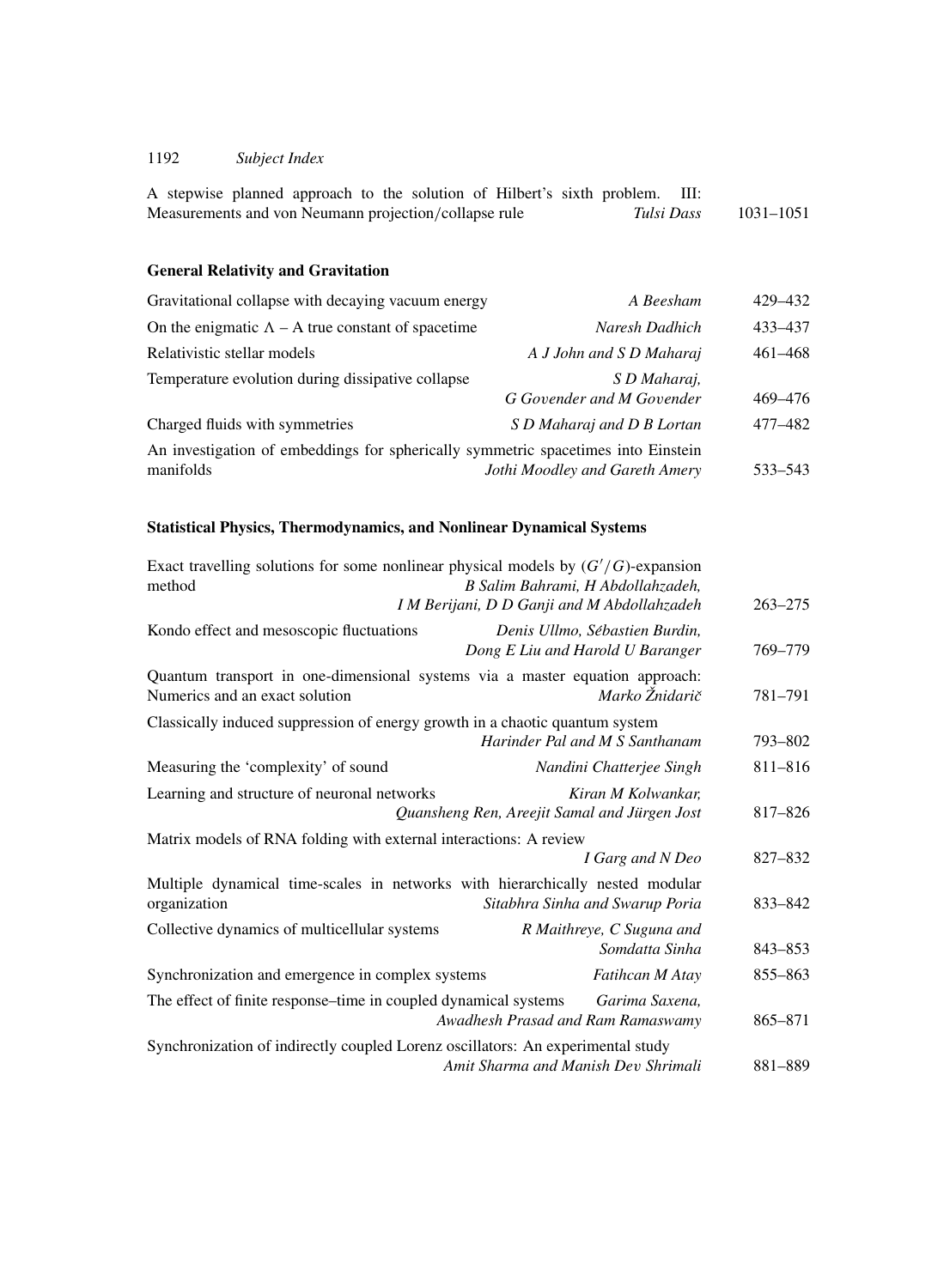| Subject Index                                                                                               |                                                    | 1193        |
|-------------------------------------------------------------------------------------------------------------|----------------------------------------------------|-------------|
| Delay or anticipatory synchronization in one-way coupled systems using variable<br>delay with reset         | G Ambika and R E Amritkar                          | 891-904     |
| Phase-locked solutions and their stability in the presence of propagation delays                            | Gautam C Sethia, Abhijit Sen and Fatihcan M Atay   | $905 - 915$ |
| Solitons in Bose–Einstein condensates                                                                       | Radha Balakrishnan and<br>Indubala I Satija        | 929-947     |
| Flip-flop between soft-spring and hard-spring bistabilities in the approximated Toda<br>oscillator analysis | <b>B</b> <i>K</i> Goswami                          | 987-1005    |
| Thermal conductivity of nonlinear waves in disordered chains                                                | Sergej Flach,<br>Mikhail Ivanchenko and Nianbei Li | 1007-1014   |

#### **Particle Physics**

| Properties of light flavour baryons in hypercentral quark model               | Kaushal Thakkar, |           |
|-------------------------------------------------------------------------------|------------------|-----------|
| Bhavin Patel, Ajay Majethiya and P C Vinodkumar                               |                  | 1053–1067 |
| Quark model for kaon nucleon scattering                                       | Ahmed Osman      | 1069-1078 |
| Probing top anomalous couplings at the Tevatron and the Large Hadron Collider |                  |           |
| Debajyoti Choudhury and Pratishruti Saha                                      |                  | 1079-1093 |

## **Nuclear Physics**

| $277 - 287$                                                                                                                                                                                                                                                                                            |
|--------------------------------------------------------------------------------------------------------------------------------------------------------------------------------------------------------------------------------------------------------------------------------------------------------|
| 289-295                                                                                                                                                                                                                                                                                                |
| $297 - 313$                                                                                                                                                                                                                                                                                            |
| $315 - 333$                                                                                                                                                                                                                                                                                            |
| 599-609                                                                                                                                                                                                                                                                                                |
| 1095-1104                                                                                                                                                                                                                                                                                              |
| S Ganguly, P Banerjee, A Dey and S Bhattacharya<br>Geometry of vanishing flow: A new probe to determine the in-medium nucleon-<br>Evaluation of response matrix of a multisphere neutron spectrometer with water<br>On the elliptic flow for nearly symmetric collisions and nuclear equation of state |

## **Atomic and Molecular Physics**

| Experimental measurement of effective atomic number of composite materials for |         |
|--------------------------------------------------------------------------------|---------|
| Compton effect in the $\gamma$ -ray region 280–1115 keV by a new method        |         |
| S Prasanna Kumar and T K Umesh                                                 | 335–344 |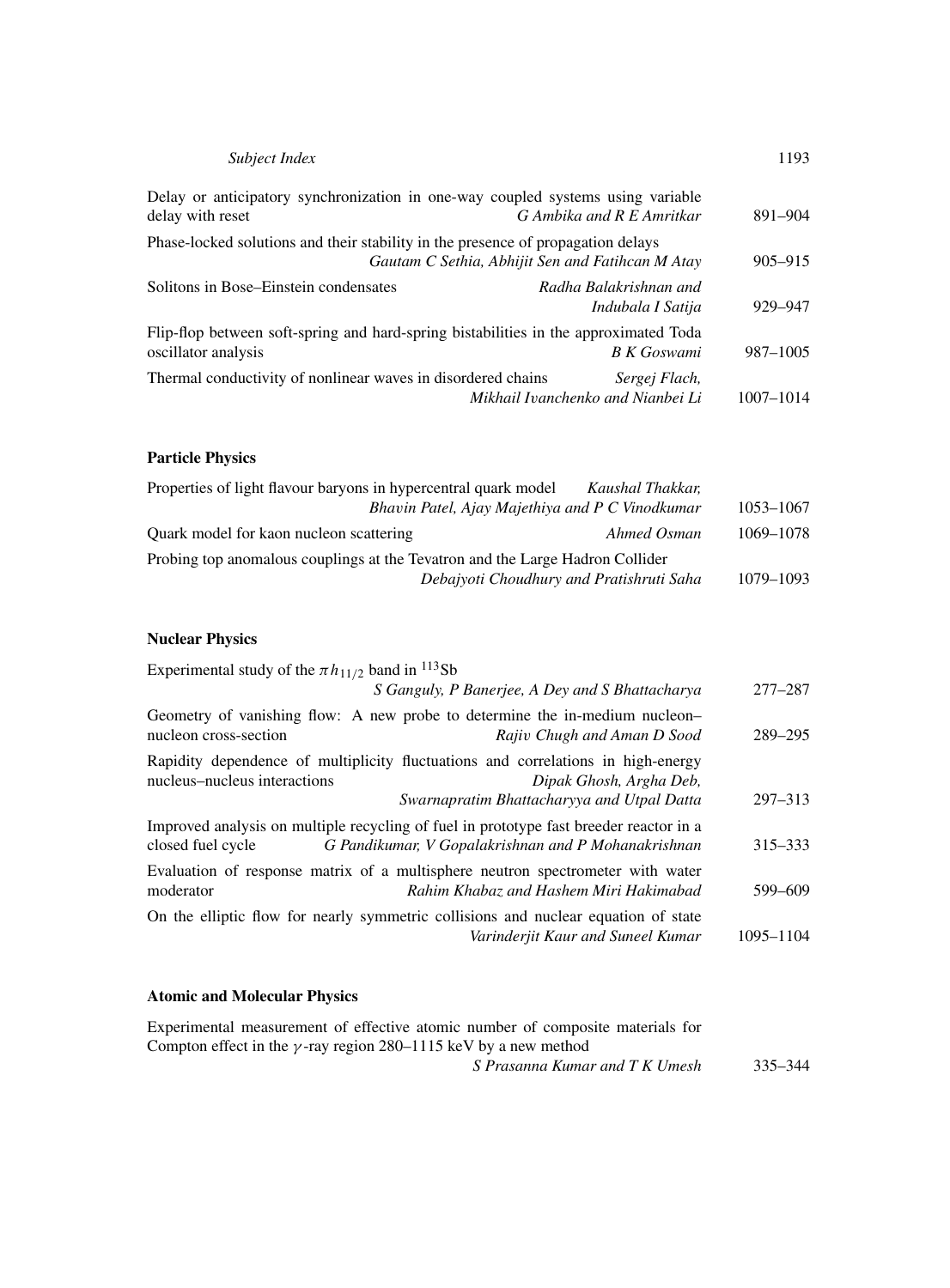#### **Lasers and Optics**

| Detection of a periodic structure embedded in surface roughness, for various<br>correlation functions<br>V C Vani and S Chatterjee                                         | $611 - 626$ |
|----------------------------------------------------------------------------------------------------------------------------------------------------------------------------|-------------|
| A near-infrared zero-order achromatic retarder<br>Arijit Saha,<br>Kallol Bhattacharya and Ajoy Kumar Chakraborty                                                           | 627-631     |
| Analysis of adiabatic transfer in cavity quantum electrodynamics<br>Joyee Ghosh, R Ghosh and Deepak Kumar                                                                  | 633-653     |
| Numerical modelling of the pump-to-signal relative intensity noise transfer in two-<br>pump fibre optical parametric amplifiers<br>H Pakarzadeh and A Zakery               | 655-667     |
| Soliton-induced supercontinuum generation in liquid-filled photonic crystal fibre<br>K Porsezian and R Vasantha Jayakantha Raja                                            | 959-974     |
| Spectroscopic properties of $Pr^{3+}$ -doped erbium oxalate crystals<br>R Pragash,<br>N V Unnikrishnan and C Sudarsanakumar                                                | 1119-1126   |
| Quantum logic gates using coherent population trapping states<br>Ashok Vudayagiri                                                                                          | 1127-1133   |
| <b>Classical Mechanics</b>                                                                                                                                                 |             |
| Canonical form of Nambu-Poisson bracket: A pedestrian approach<br>S K Soni and<br>Swami Nandan                                                                             | 1105-1117   |
| <b>Fluid Dynamics</b>                                                                                                                                                      |             |
| Experimental investigation of ultrasonic velocity anisotropy in magnetic fluids:<br>Influence of grain-grain interaction<br>Kruti Shah and R V Upadhyay                    | 345-355     |
| Effects of non-uniform interfacial tension in small Reynolds number flow past a<br>D P Mason and G M Moremedi<br>spherical liquid drop                                     | 493-507     |
| <b>Plasma Physics</b>                                                                                                                                                      |             |
| Nonlinear dust-ion-acoustic waves in a multi-ion plasma with trapped electrons<br>S S Duha, B Shikha and A A Mamun                                                         | $357 - 368$ |
| Propagation and oblique collision of electron-acoustic solitons in two-electron-<br>populated quantum plasmas                                                              |             |
| M Akbari-Moghanjoughi and N Ahmadzadeh-Khosroshahi                                                                                                                         | 369-382     |
| Effect of low-temperature plasma treatment on tailorability and thermal properties<br>of wool fabrics<br>V S Goud and J S Udakhe                                           | 669-677     |
| Collisionless stopping of electron current in an inhomogeneous electron magneto-<br>Amita Das, Sharad K Yadav, Predhiman Kaw and<br>hydrodynamics plasma<br>Sudip Sengupta | 949-957     |
| Negative edge plasma currents in the SINP tokamak<br>Ramesh Narayanan and<br>A N Sekar Iyengar                                                                             | 1135–1149   |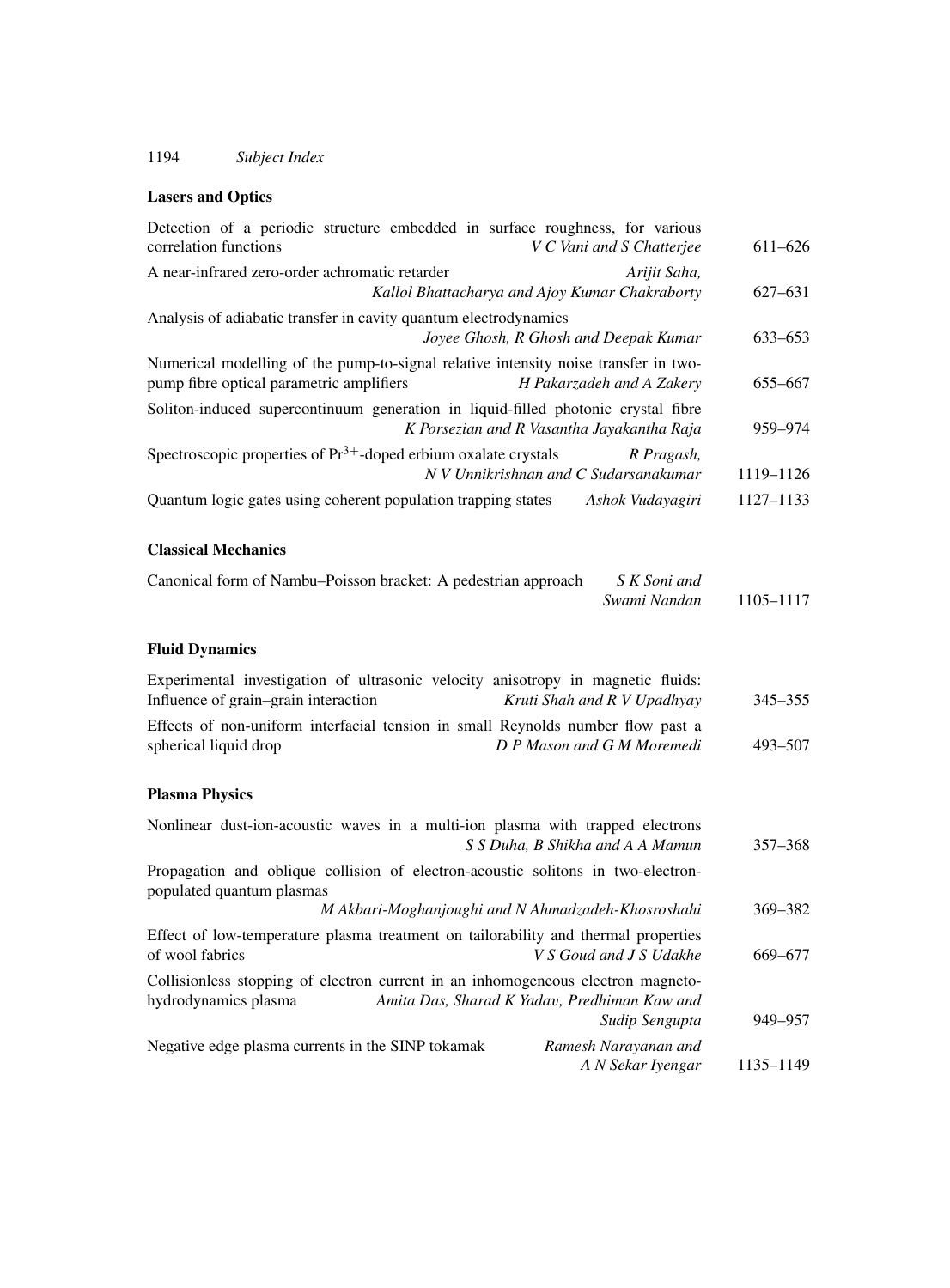#### **Condensed Matter Physics**

| Electronic structure and band alignments of $ZnTe/CrTe(001)$ , $CdSe/CrTe(001)$ and<br>$CdTe/CrTe(001)$ interfaces<br>F Ahmadian and R Zare                                                                    | 383-394     |
|----------------------------------------------------------------------------------------------------------------------------------------------------------------------------------------------------------------|-------------|
| Dielectric behaviour of some amides and formamides dissolved in nonpolar solvents<br>under static electric field<br>S Sahoo and S K Sit                                                                        | 395–404     |
| The effect of complexing agent on the crystallization of ZnO nanoparticles<br>S A Ketabi, A S Kazemi and M M Bagheri-Mohagheghi                                                                                | 679-688     |
| A simple model for calculating the bulk modulus of the mixed ionic crystal:<br>$NH_4Cl_{1-x}Br_x$<br>Vassiliki Katsika-Tsigourakou                                                                             | 689-695     |
| Quantum information entropies of ultracold atomic gases in a harmonic trap<br>Tutul Biswas and Tarun Kanti Ghosh                                                                                               | 697-705     |
| Opto-chemical response of Makrofol-KG to swift heavy ion irradiation<br>Ambika Negi, R V Hariwal, Anju Semwal, R G Sonkawede, D Kanjilal,<br><b>J M S Rana and R C Ramola</b>                                  | $707 - 714$ |
| Effect of hybridization and dispersion of quasiparticles on the coexistent state<br>of superconductivity and antiferromagnetism in $RNi2B2C$                                                                   |             |
| <b>B</b> K Sahoo and <b>B</b> N Panda                                                                                                                                                                          | 715-726     |
| Affect of the electrical characteristics depending on the hole and electron injection<br>materials of red organic light-emitting diodes<br>Jong-Yeol Shin,<br>Hyun-Min Choi, Hyeon-Seok Han and Jin-Woong Hong | 727-734     |
| Dynamics of excitable nodes on random graphs<br>K Manchanda,<br>T Umeshkanta Singh and R Ramaswamy                                                                                                             | 803-809     |
| Linearity stabilizes discrete breathers<br>T R Krishna Mohan and Surajit Sen                                                                                                                                   | 975-986     |
| Adhesion energy, surface traction and surface tension in liquid xenon<br><b>B</b> Mathew and G A Adebayo                                                                                                       | 1151-1157   |
| Schwarzian derivative as a proof of the chaotic behaviour<br>Zeynep Güven Özdemir                                                                                                                              | 1159-1169   |
| Thickness dependence of the structural and electrical properties of ZnO thermal-<br>evaporated thin films<br>A Ghaderi, S M Elahi, S Solaymani,<br>M Naseri, M Ahmadirad, S Bahrami and A E Khalili            | 1171-1178   |
| <b>Interdisciplinary Physics</b>                                                                                                                                                                               |             |
| Structural evolutions of the mechanically alloyed $Al_{70}Cu_{20}Fe_{10}$ powders<br>Musa Göğebakan and Bariş Avar                                                                                             | 735-747     |
| Seasonal variation of radon level and radon effective doses in the Catacomb of<br>Kom EI-Shuqafa, Alexandria, Egypt<br>M Abdelzaher                                                                            | 749-757     |
| Avalanche transmission and critical behaviour in load-bearing hierarchical networks<br>Ajay Deep Kachhvah and Neelima Gupte                                                                                    | 873-879     |
| <b>Astronomy and Astrophysics</b>                                                                                                                                                                              |             |
| Hydrodynamic stability and stellar oscillations<br>H M Antia                                                                                                                                                   | $3 - 18$    |